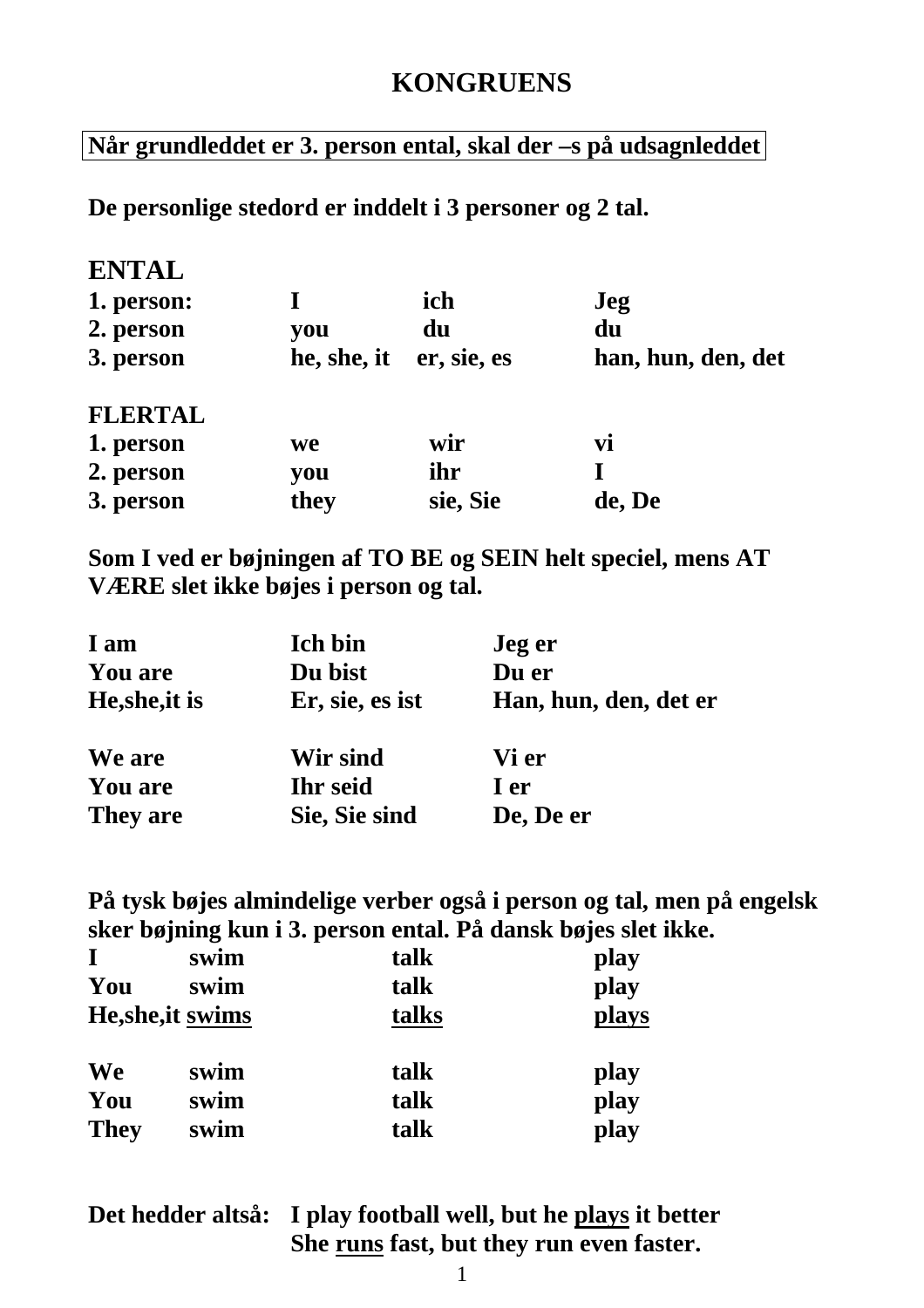**Nu er det jo ikke altid at grundled er et personligt stedord! Oftest er det et navneord, men navneord er også ental og flertal.** 

**The man (=he) plays football. The men (=they) play handball.** 

**The girl (=she) runs fast, but the boys (=they) run faster** 

**The shop on the corner (=it) has closed down, but the supermarkets (=they) have not.** 

**OPGAVE 1. Afgør nu hvilke af følgende udtryk der er 3. person ental:** 

**John og hans far. En rar gammel dame med to håndtasker. De store runde borde. Det smukke hus med de to rasende hunde i haven foran. Fire gule roser. Kongen og Dronningen. Vi. Solen og månen. Den nedgående sol. Fodboldholdet med de mange stjerner og få arbejdere. Supermodellen. Den lille Pige med Svovlstikkerne. En million æg. Tjekhovs skuespil** *Tre Søstre.*

**OPGAVE 2. Når man har fundet ud af om grundleddet er 3. person ental, skal der så –s på udsagnsleddet! Prøv:** 

| Come         | wish  | buy  | fly   |  |
|--------------|-------|------|-------|--|
| <b>Drink</b> | relax | play | deny  |  |
| write        | kiss  | say  | marry |  |
| swim         | teach | stay | spy   |  |

**OPGAVE 3. Indsæt det korrekte udsagnsord:** 

**Many girls are/is not interested in football. My old mother still live/lives in Vejle. He don't/doesn't know the answer. There are/is too many children in here. I know/knows the man who talk/talks all the time. There are/is a boy at the front door. They are/is noisy people. My wife have/has bought a new dress. The two sisters have/has already left. I have/has driven for 20 miles. He have/has only driven 10. Frederik and Mary are/is just good friends.**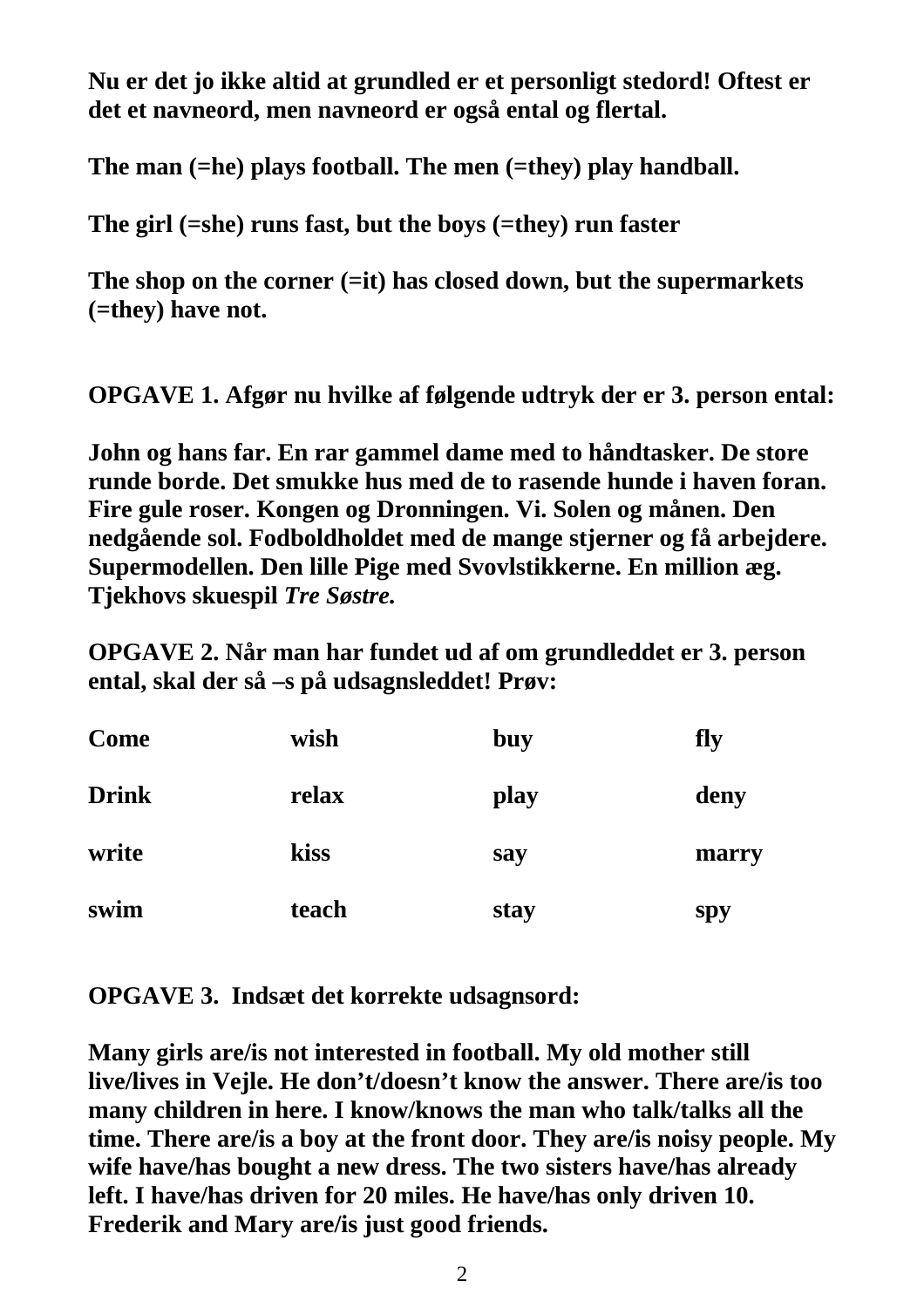**OPGAVE 4. Denne fortælling er skrevet i 1. person ental. Omsæt den til 3. person ental, fx she:** 

**When I grow up, I want to be a ballet dancer. I love dancing, and I go to dancing lessons three times a week. I am going to travel all over the world, and I intend to learn French and Russian, because I hope to dance in Paris and Moscow.** 

**I can already speak a little German, bit I don't think German ballet is anything to write home about. I am not going to marry until I'm thirty-five – and children … well, I don't know yet.** 

**I like planning my future, but of course I know that marriage and children are difficult to plan. I hope to have a long and exciting dancing career, and when I retire – I may be 60 then – I'll write a book about my life as a dancer.** 

**OPGAVE 5. Navneordene og pronomenerne i disse sætninger står i ental. Skriv dem om til flertal, og foretag alle nødvendige korrektioner:** 

**The woman has lost her son. He has lost his life. The horse has been stolen by a thief. He gives me one penny. The dog has one black tooth. The picture is one foot high. I told myself I had done all I could do. Are you quite sure of yourself? The person, who was looking for him, was not a thief, but a murderer. The officer tries to get out of his difficulty, but he thinks that he has ruined his life. The black sheep has cost less than the white one. The boy puts his finger to his lip. The story is told in pictures. The woman tells herself that an actor must be a bad man.** 

**OPGAVE 6. I nedenstående tekst har der sneget sig 5 kongruensfejl ind. Find dem og ret:** 

**The fairy tale is about a little girl who go out in the wood to visit her sick grandmother. On the way she meets the big bad wolf, but it don't scare her at all. Later when she arrives at her grandmother's cottage, the wolf is lying in the old lady's bed. Grandmother have been eaten, and the wolf has put on her nightgown. Now it also eats the little girl, but luckily a huntsman pass by while the wolf lies snoring inside the cottage. The huntsman kills the wolf, cuts it open, and grandmother and Little Red Riding Hood steps out – alive.**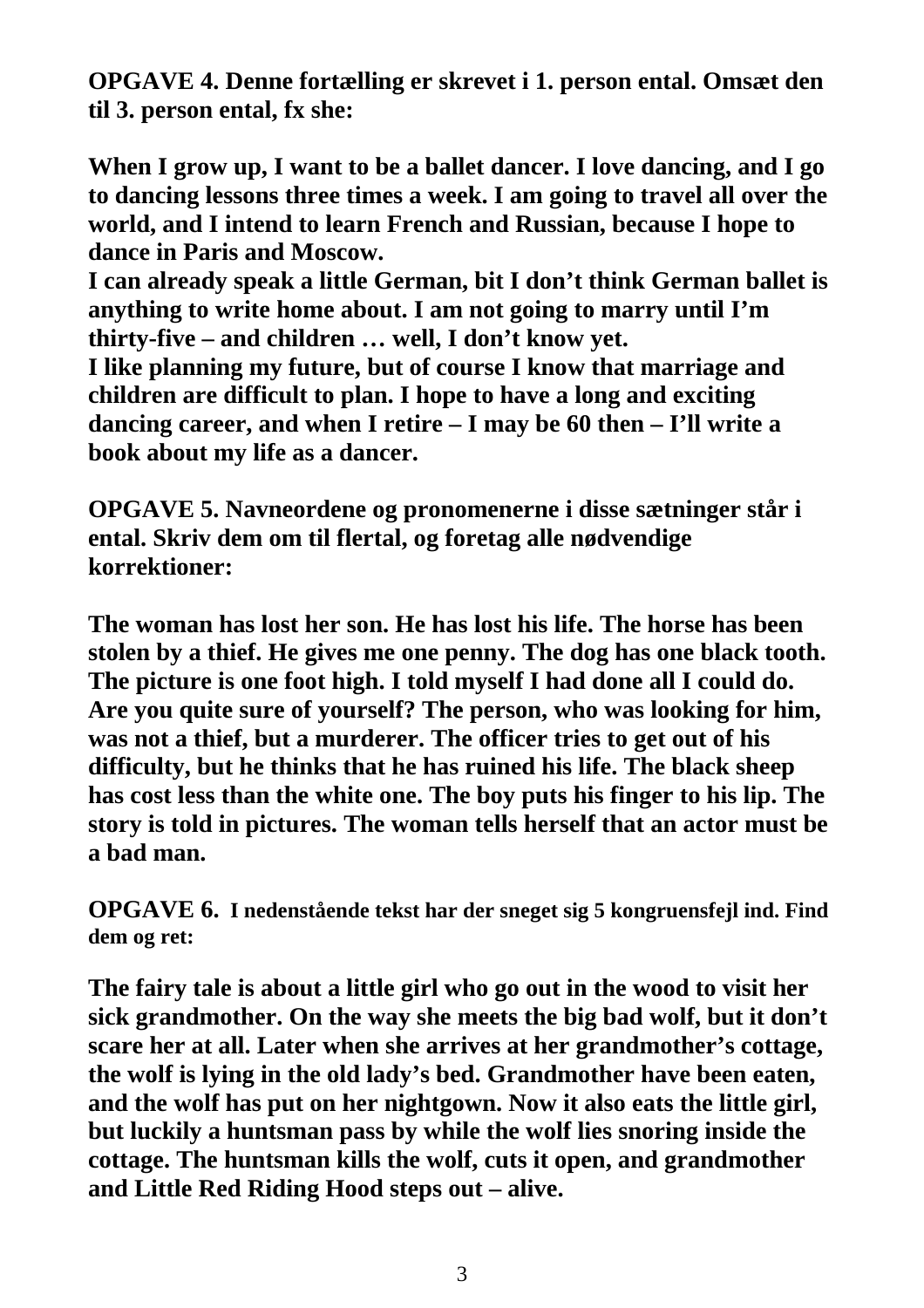**OPGAVE 7. Nedenstående sætninger står i datid. Skriv dem om til nutid:** 

**He taught twenty students. She wore a red dress. The man felt tired. The man fell off the ladder. The boys were dead. The girl read a book. I began to sweat. I broke my leg. The wind was blowing. He brought apples. He came late. He ate a steak. She gave him a kiss. He told a lie. He won the match. She wrote the letter. He bought a house. He threw the ball. I thought I might. The sweater cost a lot of money. The girl chose to marry.** 

### **KOLLEKTIVER**

**Nogle substantiver (navneord) er kollektiver, hvilket vil sige at de kan betragtes både som ental og flertal afhængig af om man tænker på helheden eller de enkelte medlemmer af gruppen.** 

*His family comes from Scotland.* **= ental. Her tænkes på familien som en helhed, ikke på de enkelte medlemmer.** 

*His family are all Catholics***. = flertal. Her tænkes på far, mor, onkel, osv.** 

**OPGAVE 8. Prøv nu at vælge det rigtige udsagnsord:** 

**The herd were/was running in all directions.** 

**The Liverpool Team have/has just won the Cup again** 

**The Government have/has done everything possible** 

**The Government were/was discussing the issue throughout the night.**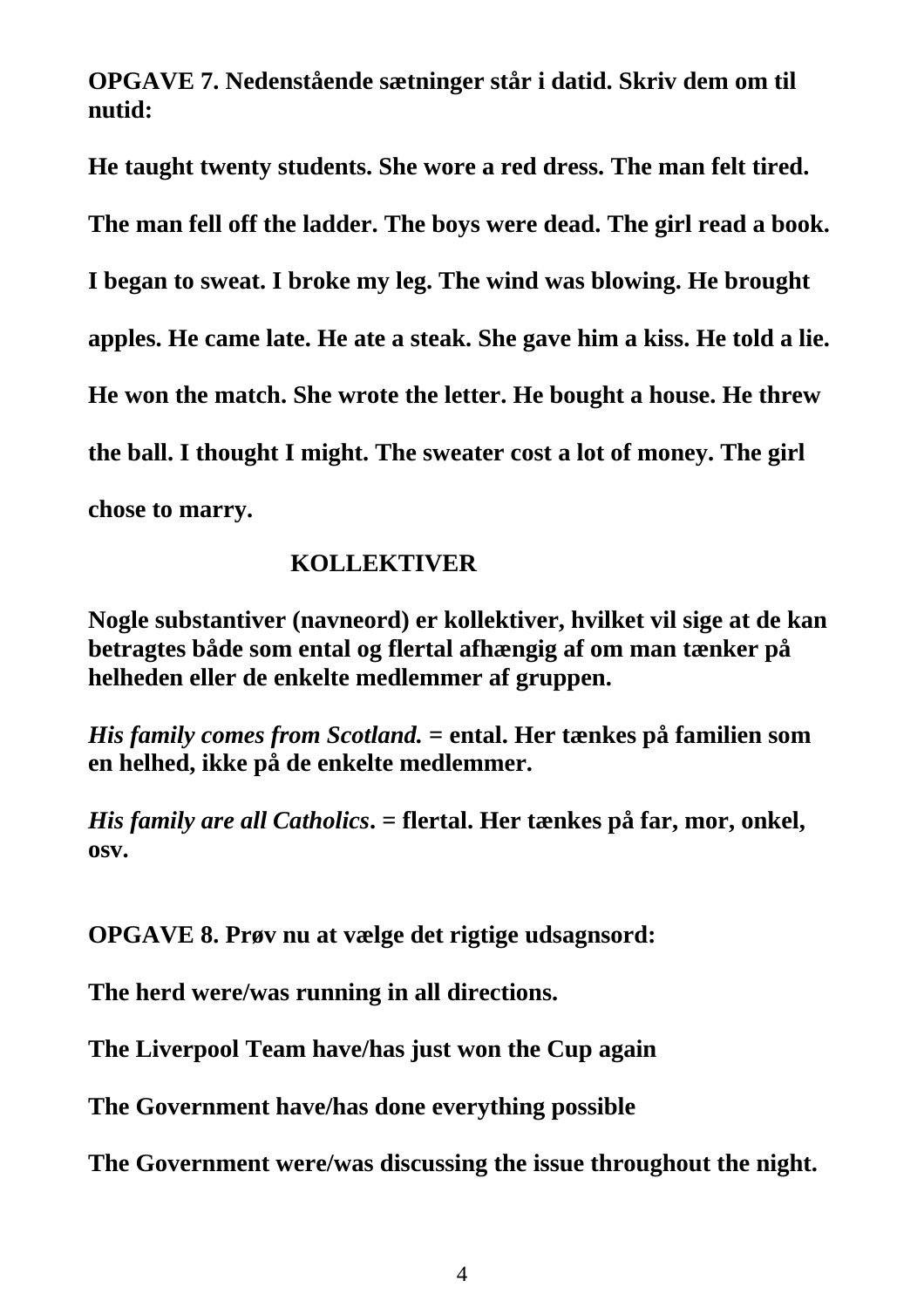# **KONGRUENS** NÅR SUBJEKT (GRUNDLED) ER 3. PERSON ENTAL SKAL DER –S PÅ VERBALLEDDET (UDSAGNSLEDDET).

Sådan lyder reglen altså i al sin enkelhed. Men hvornår er noget 3. person ental? Det er ikke altid så ligetil. Her er nogle regler:

1) People og Police er altid flertal.

2) Alle kombinationer mellem some-/any-/no-/every- og -thing/-body/-one er altid ental

3) Kongruens retter sig efter det egentlige subjekt (grundled) i sætninger med foreløbigt subjekt.

There *is* somebody outside.

*("There " er det foreløbige subjekt og "somebody" er det egentlige subjekt)*  There *are* two girls outside.

## **4) Henførende stedord. Kongruens retter sig efter det ord disse fører hen til.**

The man who *loves* me. The men who *love* me.

5) Ved udtryk som a lot of/some of/none of/a number of retter kongruens sig efter det følgende navneord.

**A lot of rivers were polluted. A lot of sand was blown away.** 

**6) Når subjekt består af flere led, er verballedet normalt i flertal. John and Mary were married.**